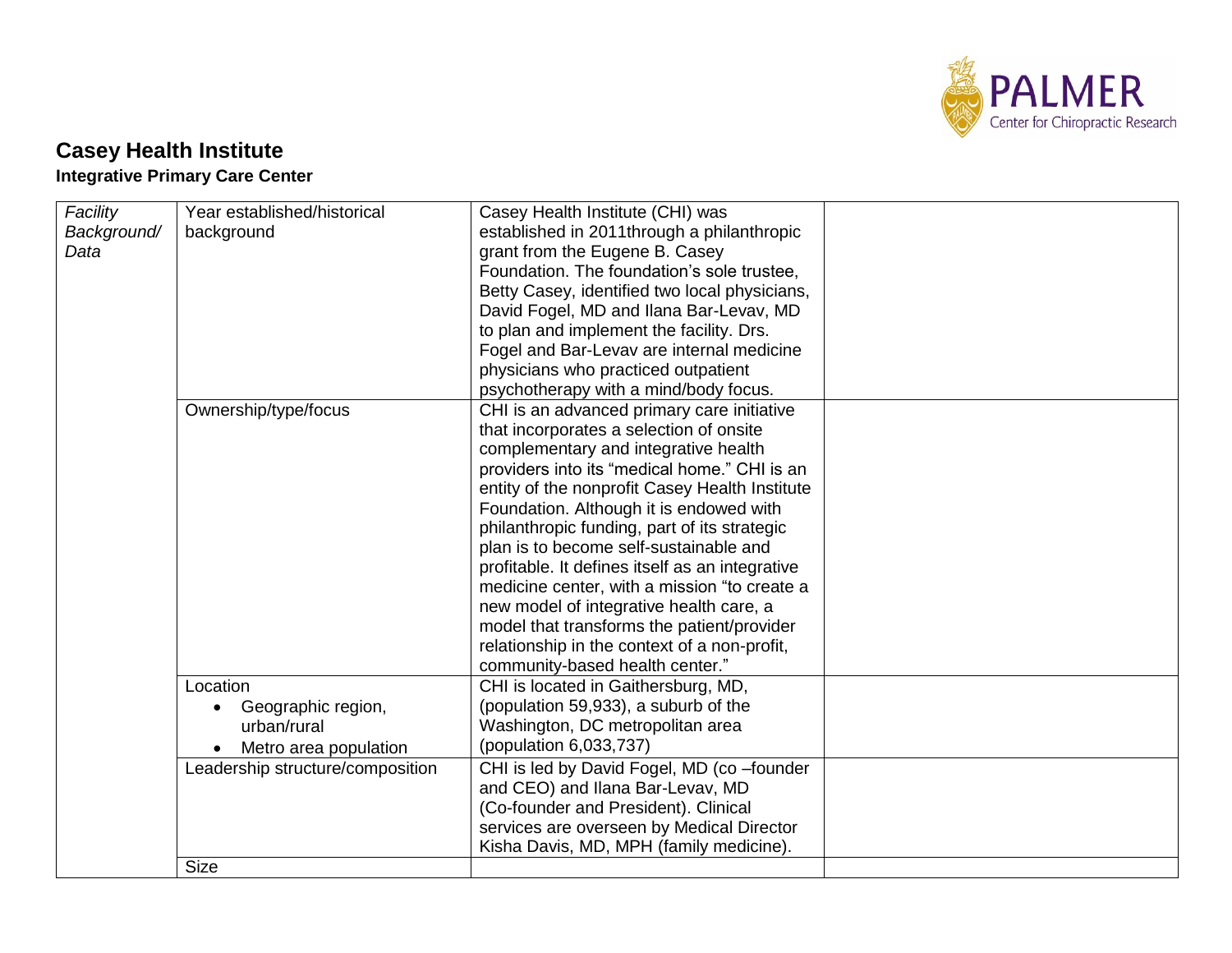

|                                                   | Beds/catchment/enrollees<br>Departments/employees                                                 | Four primary care physicians (one has<br>fellowship training in integrative medicine)<br>One primary care nurse practitioner<br>One clinical psychologist<br>One chiropractic physician<br>One naturopathic physician<br>Two acupuncturists<br>One yoga specialist                                                                                                                                                                                                                                                             |                                                                                                                                                                                                                                                                  |
|---------------------------------------------------|---------------------------------------------------------------------------------------------------|--------------------------------------------------------------------------------------------------------------------------------------------------------------------------------------------------------------------------------------------------------------------------------------------------------------------------------------------------------------------------------------------------------------------------------------------------------------------------------------------------------------------------------|------------------------------------------------------------------------------------------------------------------------------------------------------------------------------------------------------------------------------------------------------------------|
|                                                   | Revenue sources (private,<br>Medicare, Medicaid)                                                  | The facility accepts a mixture of insurance,<br>Medicare, Medicaid and self-payment<br>cases. CHI is working to receive ACO<br>recognition and transition into value-based<br>care delivery.                                                                                                                                                                                                                                                                                                                                   | Actually, we didn't know which ones were<br>going to work (financially) and which ones<br>weren't. We went into this with eyes wide<br>open and depending on our needs and the<br>needs of our patients, we made use of<br>some sides of the modalities. (Staff) |
|                                                   | Notable current initiatives/changes<br>CAM, spine, pain/opiate<br>$\bullet$<br>Patient experience | Expanding community wellness outreach in<br>items such as health talks, yoga classes.<br>Exploring additional income diversification<br>through subleasing office space.                                                                                                                                                                                                                                                                                                                                                       |                                                                                                                                                                                                                                                                  |
| Implementati<br>on of<br>chiropractic<br>services | Impetus/climate/background                                                                        | Founding CEO decided to include<br>chiropractic based on his prior experiences<br>working with chiropractors in prior group and<br>private practice in the 1990s.                                                                                                                                                                                                                                                                                                                                                              |                                                                                                                                                                                                                                                                  |
|                                                   | Planning process/timeline                                                                         | In 2010 Mrs. Betty Casey invited Drs. Fogel<br>and Bar-Levy to begin the process of<br>developing an integrative medicine center<br>consistent with her vision. The pair<br>investigated a number of existing integrative<br>medicine centers that were then members<br>of the Bravewell Collaborative, and<br>combined lessons learned from those<br>centers along with their own clinical<br>experience in the field. CHI. Chiropractic<br>services were included in the initial planning<br>of the facility from the start. | We went around the country and looked at a<br>variety of different practices, business and<br>medical models, and proposed the best of<br>everything, and she said, 'sure.' (Staff)                                                                              |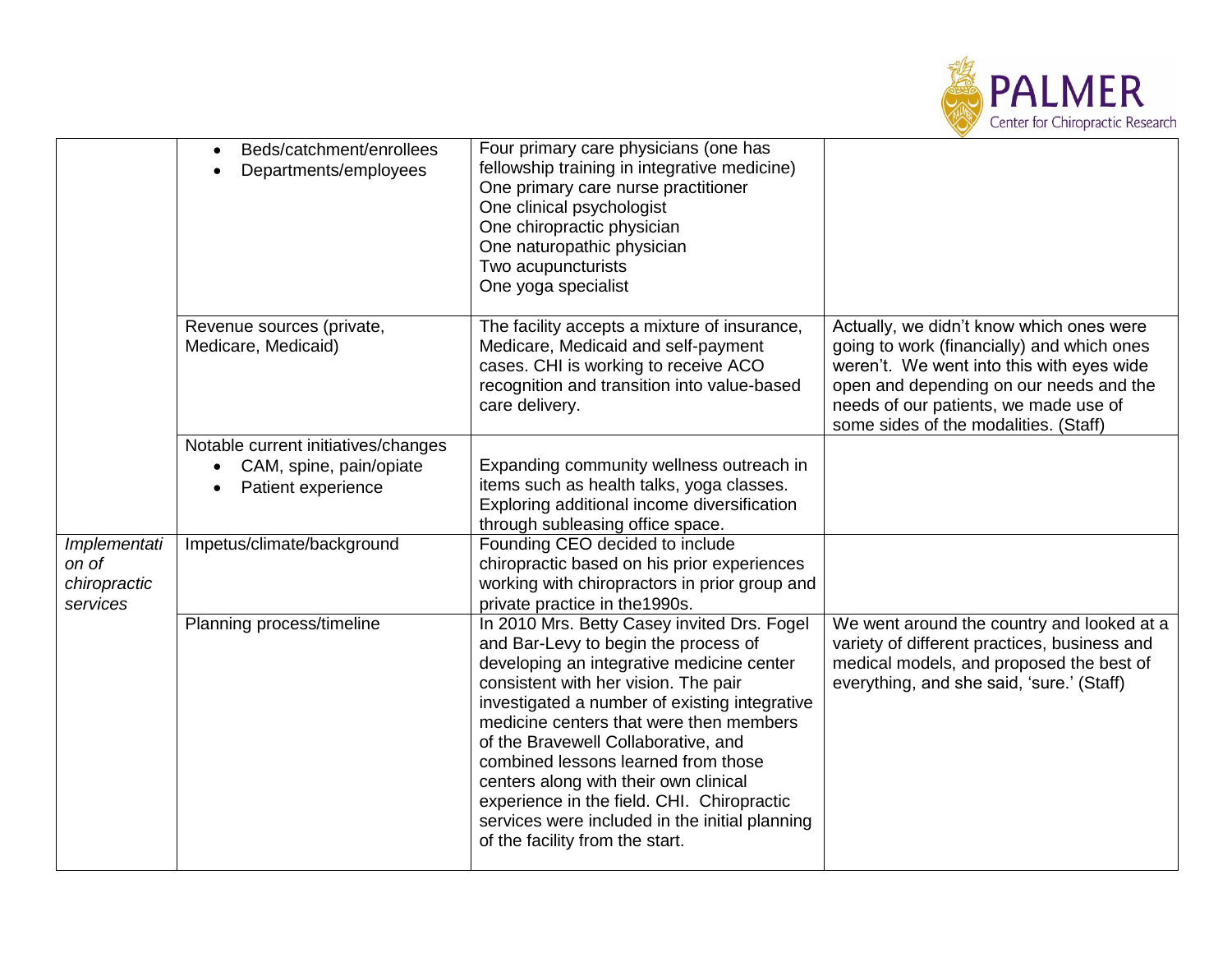

|                                             |                                                                                                                                                             | The chiropractor was identified through<br>word of mouth during the start-up process.<br>Collegial interpersonal traits, commitment to<br>the facility's mission, and clinical<br>competence were key influences on the<br>selection.                                                                                                                                                                                                                                                                                      | In our interviewing process, who the<br>(provider) is and whether they fit the culture<br>is as important as their training. (Staff)                                                                                   |
|---------------------------------------------|-------------------------------------------------------------------------------------------------------------------------------------------------------------|----------------------------------------------------------------------------------------------------------------------------------------------------------------------------------------------------------------------------------------------------------------------------------------------------------------------------------------------------------------------------------------------------------------------------------------------------------------------------------------------------------------------------|------------------------------------------------------------------------------------------------------------------------------------------------------------------------------------------------------------------------|
|                                             | Year clinical services established                                                                                                                          | Chiropractic services started with the initial<br>launch of the facility in 2013.                                                                                                                                                                                                                                                                                                                                                                                                                                          |                                                                                                                                                                                                                        |
| Chiropractic<br>Clinic<br><b>Structures</b> | Administration<br>Department/service line<br>$\bullet$<br>Performance<br>$\bullet$<br>measures/benchmarks                                                   | The facility is largely structured as an<br>advanced primary care initiative, with all<br>clinical services reporting to the medical<br>director. Currently there are no specific<br>performance metrics or benchmarks on<br>which the chiropractic clinic is assessed.<br>The chiropractor is assessed via a<br>performance evaluation process consistent<br>with that for other clinicians.                                                                                                                              |                                                                                                                                                                                                                        |
|                                             | Location/space/equipment                                                                                                                                    | The chiropractic clinic is primarily functions<br>out of two exam/treatment rooms furnished<br>with state of the art chiropractic tables and<br>other necessary equipment.                                                                                                                                                                                                                                                                                                                                                 | I think that I'm very well positioned. I think in<br>the big picture of things, Casey Health<br>Institute provides exactly what I need, and<br>other providers need to provide really, truly,<br>good care. (Provider) |
|                                             | Chiropractors<br>Number/FTE/appointment<br>Privileges/services<br>Non-clinical activities<br><b>Professional attributes</b><br>Interprofessional attributes | One full-time DC<br>Full scope of clinical services consistent<br>with training and state licensure<br>Staff IPE; public presentations; review/input<br>on business practices/productivity<br>The chiropractor had 6 months of clinical<br>training in a hospital while in chiropractic<br>college, then 2 years of clinical practice<br>experience before being hired by CHI.<br>Those 2 years included 2 months of work in<br>an integrated primary care group practice in<br>Africa. The chiropractor demonstrated high |                                                                                                                                                                                                                        |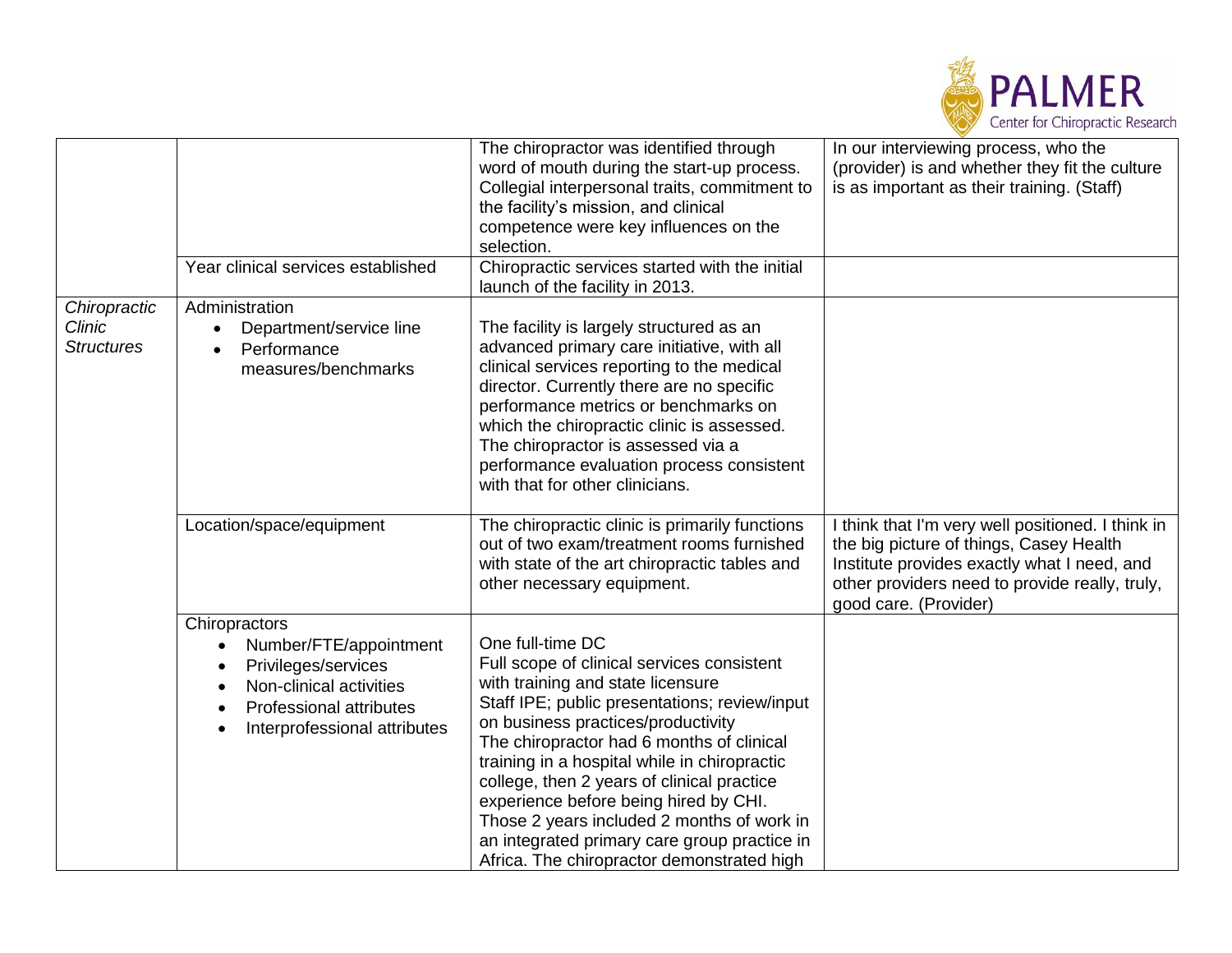

|                                            |                                                                                                                                                | interpersonal, communication and<br>presentation attributes                                                                                                                                                                                                                                                                                                                                                                                                         |                                                                                                                                                                                                                                                                                                                                                                                                                         |
|--------------------------------------------|------------------------------------------------------------------------------------------------------------------------------------------------|---------------------------------------------------------------------------------------------------------------------------------------------------------------------------------------------------------------------------------------------------------------------------------------------------------------------------------------------------------------------------------------------------------------------------------------------------------------------|-------------------------------------------------------------------------------------------------------------------------------------------------------------------------------------------------------------------------------------------------------------------------------------------------------------------------------------------------------------------------------------------------------------------------|
|                                            | Support staff<br>Discipline/number<br>$\bullet$                                                                                                | A medical assistant is assigned to the<br>chiropractic clinic to provide clinical support<br>which can include obtaining patient<br>subjective information, providing soft tissue<br>therapies, and/or providing exercise<br>instruction.                                                                                                                                                                                                                           |                                                                                                                                                                                                                                                                                                                                                                                                                         |
|                                            | Patient access<br>Referral, self-referral<br>$\bullet$<br>Appointment availability/wait<br>$\bullet$<br>Appointment length, number<br>per week | Patients access the CHI chiropractic clinic<br>either directly or be referral from another<br>CHI provider. The estimated breakdown<br>was 25% direct access, and 75% referral.<br>Currently the clinic sees about 50 patient<br>visits in a typical week, and still has<br>available time slots. Referring providers and<br>the chiropractor felt that access to the clinic<br>was adequate for timely scheduling of initial<br>consultation and follow-up visits. |                                                                                                                                                                                                                                                                                                                                                                                                                         |
|                                            | Relevant partnerships<br>Academic, research<br>$\bullet$                                                                                       | The chiropractic clinic was not involved in<br>clinical training or research initiatives.                                                                                                                                                                                                                                                                                                                                                                           |                                                                                                                                                                                                                                                                                                                                                                                                                         |
| Chiropractic<br><b>Clinic</b><br>Processes | <b>Patient characteristics</b><br>Population, conditions,<br>$\bullet$<br>complexity<br>Access patterns seen                                   | Some patients seek chiropractic care<br>directly, and others are referred by other<br>providers in the facility. Of the latter group,<br>some of those patients would not have<br>chosen to see a chiropractor if not for the<br>referral of the given medical provider.                                                                                                                                                                                            | I was not of the opinion that a chiropractor<br>could provide the standard of care that an<br>orthopaedist or a medical doctor could<br>provide. I was very skeptical. So, talking to<br>(primary care physician) whose opinion I<br>respect a lot, we discussed that. Based on<br>the fact that (chiropractor) was on staff and<br>(primary care physician) felt that<br>(chiropractor) was going to be well qualified |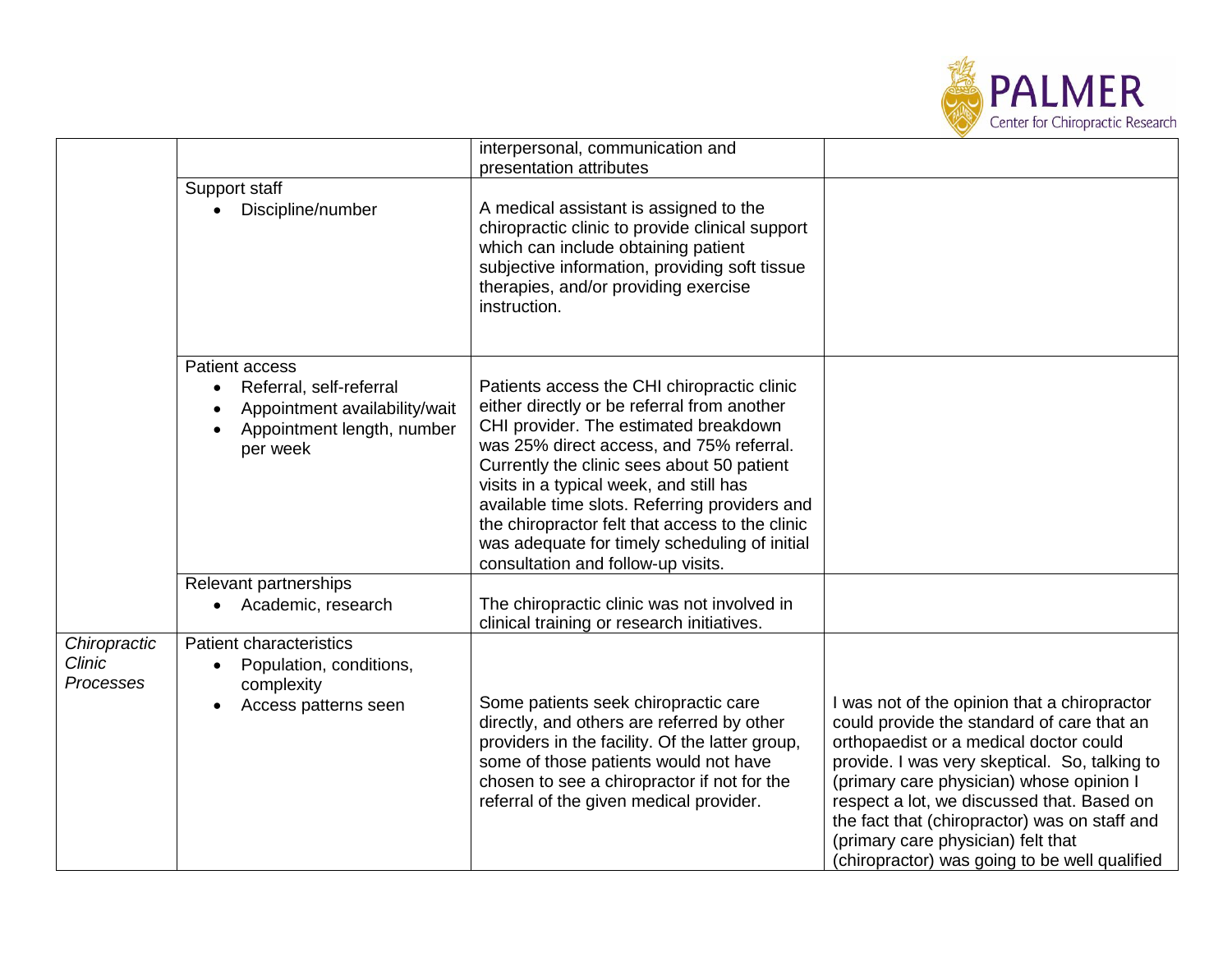

|              |                                                                                                                                      |                                                                                                                                                                                                                                                                                                                                                                                                                                                                                                                                                                                                                    | to start to help me, I decided to try it.<br>(Patient)                                                                                                                                                                                                                                                                                    |
|--------------|--------------------------------------------------------------------------------------------------------------------------------------|--------------------------------------------------------------------------------------------------------------------------------------------------------------------------------------------------------------------------------------------------------------------------------------------------------------------------------------------------------------------------------------------------------------------------------------------------------------------------------------------------------------------------------------------------------------------------------------------------------------------|-------------------------------------------------------------------------------------------------------------------------------------------------------------------------------------------------------------------------------------------------------------------------------------------------------------------------------------------|
|              | Services provided                                                                                                                    |                                                                                                                                                                                                                                                                                                                                                                                                                                                                                                                                                                                                                    |                                                                                                                                                                                                                                                                                                                                           |
|              | Diagnostic, therapeutic                                                                                                              | Full scope; emphasis on functional manual<br>therapy and therapeutic exercise                                                                                                                                                                                                                                                                                                                                                                                                                                                                                                                                      | I'm really just big on active care and getting<br>people active and making sure they're<br>making the lifestyle changes they need to.<br>(Provider)                                                                                                                                                                                       |
|              | Case management<br>CPGs/care pathways used<br>Outcome<br>assessment/reporting<br>Communication/collaboration<br>with other providers | The chiropractic clinic uses several widely-<br>referenced functional outcomes measures<br>which are consistent with requirements of<br>certain third party payers.<br>Interprofessional communication takes<br>place through routine formal team meetings,<br>clinical documentation and electronic<br>messaging in the EMR and informal face to<br>face discussions as needed. CHI conducts<br>a weekly team huddle for all clinicians<br>following a "speed dating" model. Overall,<br>the approach to case management between<br>the chiropractor and other clinicians<br>appeared to be highly collaborative. | If I ever have a question, I can always just<br>grab the chiropractor in the hall way and<br>ask, "Hey, I have this (patient), what do you<br>think?" (Provider)<br>I'm pulled in a lot to primary care, to assess<br>maybe a knee or something that they have<br>questions on. So a lot of time, they'll just call<br>you up. (Provider) |
| Impacts/Outc | Clinic function                                                                                                                      | CHI is working to achieve NCQA recognition                                                                                                                                                                                                                                                                                                                                                                                                                                                                                                                                                                         | What we're focused on right now is trying                                                                                                                                                                                                                                                                                                 |
| omes         | Use, utilization, performance<br>$\bullet$<br>benchmarks                                                                             | as a Patient-Centered Medical Home, so the<br>focus has been on collecting the metrics<br>required for this effort. The facility had to<br>overcome significant technical issues with<br>its EMR, and now is just beginning to<br>incorporate other patient-oriented outcomes<br>measures.                                                                                                                                                                                                                                                                                                                         | to meet the metrics for a patient-centered<br>medical home. We just incorporated some<br>Promise measures from the patient<br>outcomes into our initial assessment. (Staff)                                                                                                                                                               |
|              | <b>Patient status</b>                                                                                                                |                                                                                                                                                                                                                                                                                                                                                                                                                                                                                                                                                                                                                    | The other places where I went, the sessions                                                                                                                                                                                                                                                                                               |
|              | Outcomes, satisfaction                                                                                                               | Patients reported satisfaction with the care<br>provided by the chiropractor and satisfaction<br>that the chiropractor was part of the broader                                                                                                                                                                                                                                                                                                                                                                                                                                                                     | were really fast and I didn't get a chance to<br>explain all of my concerns to the doctor. I                                                                                                                                                                                                                                              |